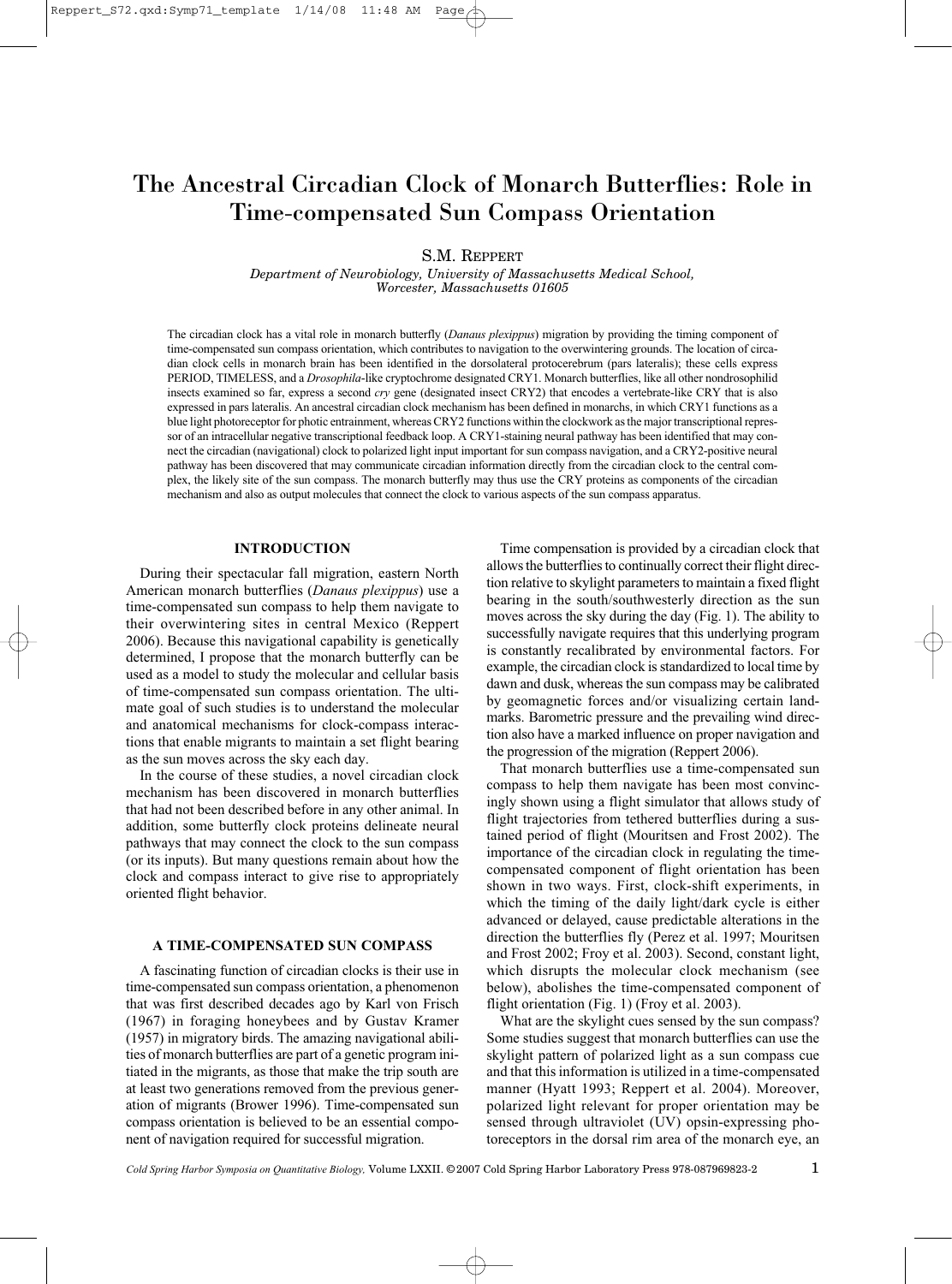2 REPPERT



area in which photoreceptors are anatomically and physiologically specialized for polarized light detection (Sauman et al. 2005; Stalleicken et al. 2006).

Dorsal rim-sensed polarized light is not necessary for proper flight orientation in the flight simulator, as long as the sun can be seen (Stalleicken et al. 2005). This is consistent with the primary role of polarized light orientation occurring during cloudy days with some blue sky visible. In addition to polarized light, monarch butterflies likely use the sun itself and/or color gradients to orient (Reppert et al. 2004; Stalleicken et al. 2005). Recent electrophysiological studies of single neurons in locusts have shown that nonpolarized chromatic gradients are used coordinately with polarized light to provide more explicit skylight cues for navigation (Pfeiffer and Homberg 2007). These results may be salient for helping determine the relative or combined importance of various celestial cues for proper navigation in monarchs.

## **LOCATION OF CELLULAR CLOCKS IN BUTTERFLY**

To fully understand how a circadian clock is involved in time-compensated sun compass orientation in the butterfly, it is important to determine where the cellular clock actually resides in brain, to understand the molecular mechanism of the clock itself, and to delineate neural pathways that connect the clock to the compass. In *Drosophila* and mammals, the intracellular clock mechanism involves transcriptional feedback loops that drive persistent rhythms in mRNA and protein levels of key clock components (Reppert and Weaver 2002; Stanewsky 2003). The negative transcriptional feedback loop is essential for clockwork function and in *Drosophila* involves the transcription factors CLOCK (CLK) and CYCLE (CYC), which drive the expression of the *period* (*per*) and *timeless* (*tim*) genes. The resultant PER and TIM proteins heterodimerize and translocate back into the nucleus where PER inhibits CLK:CYC-mediated transcription. TIM appears to regulate PER protein stability and nuclear transport and is also necessary for photic responses that reset (entrain) the circadian clock.

**Figure 1.** Lost without a clock. (*Upper panel*) Eastern North American monarch butterflies use a time-compensated sun compass to orient south during their fall migration. The circadian clock allows the butterflies to compensate for the movement of the sun. The migrants are thereby able to maintain a constant bearing in the southerly direction over the course of the day. (*Lower panel*) Monarch butterflies follow the sun without a functioning circadian clock. A broken circadian clock would disrupt migration south, and the butterflies would not be able to successfully travel to their overwintering grounds.

*Drosophila* cryptochrome (CRY), a flavoprotein, is colocalized with PER and TIM in clock cells and is a blue light photoreceptor involved in photic entrainment (Emery et al. 1998, 2000; Stanewsky et al. 1998).

Using a strategy that relied on the coexpression of PER, TIM, and a *Drosophila*-like CRY, designated CRY1, four cells in the dorsolateral region of monarch butterfly brain (the pars lateralis, PL) were identified as the putative location of a circadian clock (Fig. 2) (Sauman et al. 2005). Importantly, PER staining in the PL exhibits a robust 24 hour rhythm that is under circadian control and that is abolished by constant light. PER, TIM, and CRY1 are also colocalized in the central brain in large neurosecretory cells in the pars intercerebralis (PI), but the circadian control of PER levels is less apparent there (Fig. 2) (Sauman et al. 2005). Nonetheless, these PI cells may be part of a circadian network contributing to migratory behaviors.

## **THE DISCOVERY OF INSECT CRYPTOCHROME 2**

In addition to CRY1, monarch butterflies also express a second *cry* gene, which encodes a light-insensitive protein, designated CRY2. CRY2 has potent repressive activity on CLK:CYC-mediated transcription, as the mouse CRY proteins do (Zhu et al. 2005). The finding of two functionally distinct *crys* in the butterfly, along with database searches, led to the recognition of the existence of *cry2* in every nondrosophilid insect so far examined (Yuan et al. 2007).

*Drosophila* expresses CRY1 only, whereas insects such as mosquitos and lepidopterans (butterflies and moths) express both CRY1 and CRY2. Surprisingly, the honeybee *Apis mellifera* and the beetle *Tribolium castaneum* genomes contain only CRY2 (as determined by BLAST searches of whole-genome sequences; Zhu et al. 2005; Rubin et al. 2006). This suggests that the core circadian oscillator has evolved throughout the insects such that at least three kinds of clocks exist: those containing both CRY1 and CRY2 (the ancestral state) as in monarch and mosquitoes; those containing only CRY1 as in *Drosophila*; and those containing CRY2 alone as in honeybee and beetle (Fig. 3) (Yuan et al. 2007).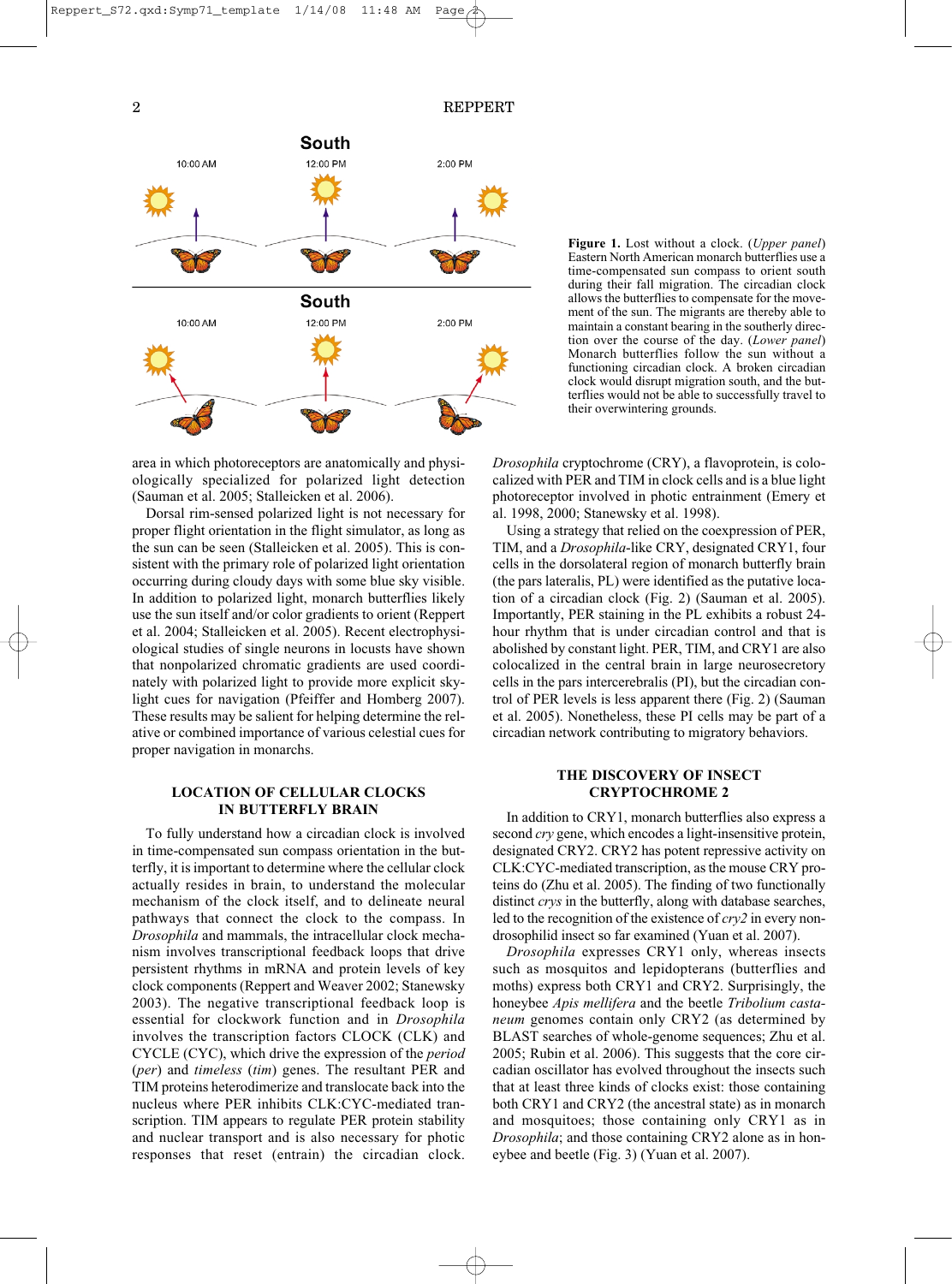## CIRCADIAN CLOCKWORK OF THE MONARCH BUTTERFLY 3



Figure 2. Cellular location of clock cells in monarch brain identified by PER immunoreactivity. (A) Schematic diagram of a frontal<br>section illustrating the topography of PER-positive cells. (LA) Lamina; (ME) medulla; (LO) pars intercerebralis; (SOG) suboesophageal ganglion; (RE) retina. (*B*,*C*) PER staining in a group of large neurosecretory cells in PI at zeitgeber time [ZT] 6 (B) and ZT 18 (*C*). (*D*,*E*) Daily osillation of PER immunoreactivity in two cells in PL at ZT 6 (*D*) and ZT 18 (*E*). (*F*) Semiquantitative assessment of PER immunostaining in PI or PL in a 12 hours light:12 hours dark (LD, *magenta*), the second day in constant darkness (DD, *green*), and the second day constant light (LL, *red*). Each value is the sum of intensity scores from three animals. (ZT) Zeitgeber time; (CT) circadian time. (Modified from Sauman et al. 2005.)



**Figure 3.** Insect clockwork models. Phylogenetic analyses show a least two rounds of gene duplication at the base of the metazoan radiation, as well as several losses, giving rise to the two *cry* gene families in insects (Yuan et al. 2007). With the existence of two functionally distinct CRYs in insects, three major types of clockwork models can be proposed: the ancestral clock (apparent in the monarch butterfly) in which both CRY1 (*orange oval*) and CRY2 (*green oval*) exist and function differentially within the clockwork; a derived clock (the *Drosophila* form, depicted below *orange arrow*) in which CRY2 has been lost and CRY1 only functions in the central brain clock as a circadian photoreceptor (*a*) (Emery et al. 1998) or in peripheral clocks as both a photoreceptor and central clock component (*b*) (Ivanchenko et al. 2001; Krishnan et al. 2001; Levine et al. 2002; Collins et al. 2006); and a derived clock (depicted below *green arrow*) in which CRY1 has been lost and only CRY2 exists and functions within the clockwork, as in beetles and bees. In beetles, CRY2 acts as a transcriptional repressor of the clockwork, and light input may be mediated through the degradation of TIM. In bees, which lack TIM (Rubin et al. 2006), CRY2 acts as a transcriptional repressor and novel light input pathways (?) are used to entrain the clock. (Modified from Yuan et al. 2007.)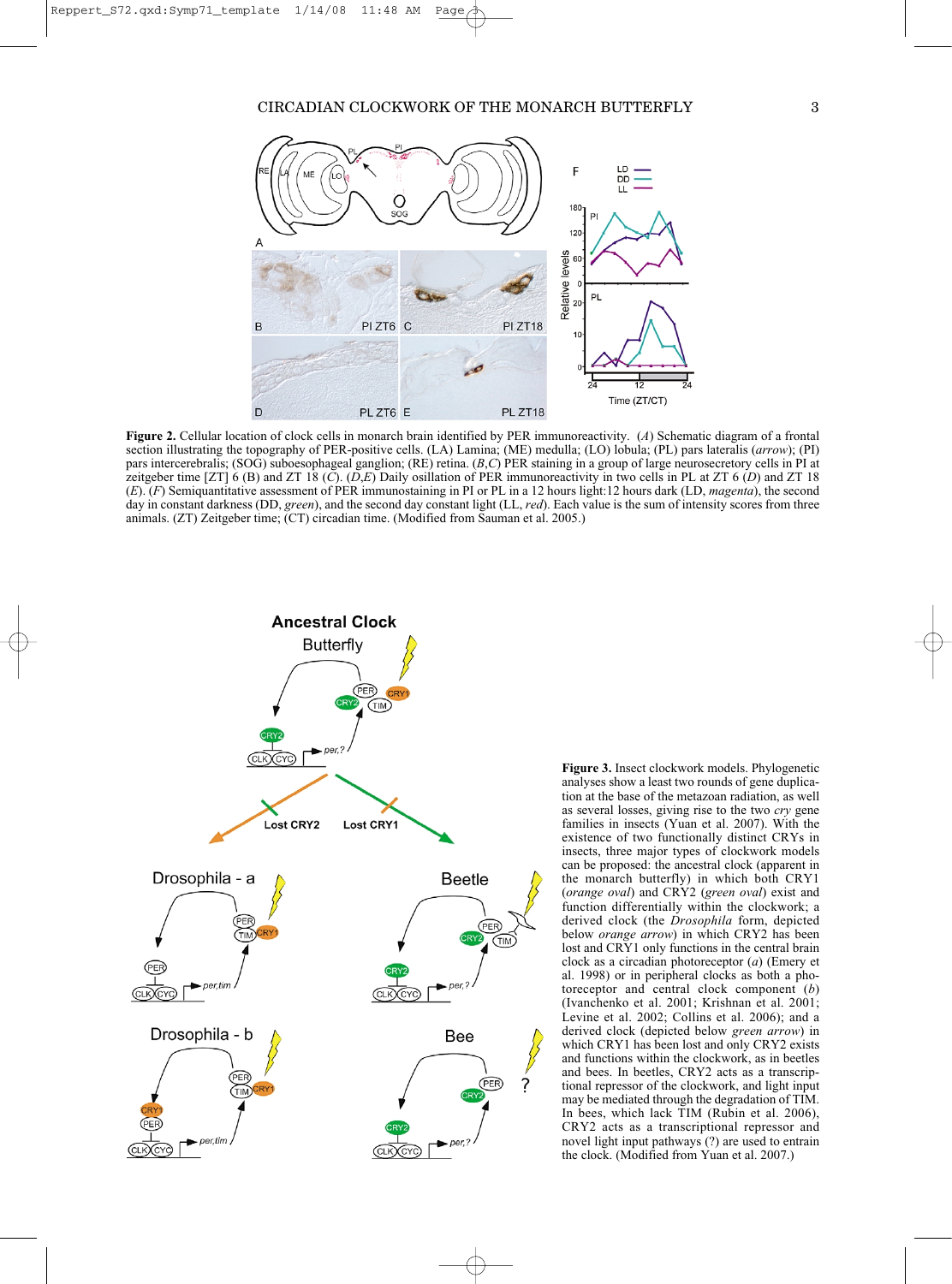## 4 REPPERT

All insect CRY2 proteins so far examined (including those of the bee and beetle) are potent repressors of CLK:CYC-mediated transcription in cell culture (Yuan et al. 2007). Importantly, the bee and beetle CRY2 proteins are not light-sensitive in culture, as assessed either by degradation of CRY2 or by derepression of inhibitory transcriptional activities. These results suggest that these species have novel light input pathways to their circadian clocks, perhaps opsin-based (see Spaethe and Briscoe 2005), as both lack CRY1 (Fig. 3) (Yuan et al. 2007).

## **THE ANCESTRAL CLOCK OF THE MONARCH BUTTERFLY**

On the basis of the presence of two *cry* genes, the monarch butterfly utilizes an ancestral circadian clock, which has clockwork characteristics of both flies (through CRY1) and mice (through CRY2) (Fig. 4). In the butterfly, CRY1 functions primarily as a circadian photoreceptor (Song et al. 2007; Zhu et al. 2008b). CRY2, on the other hand, appears to function as a major transcriptional repressor of the core clock feedback loop in monarchs. In addition to being a potent repressor of CLK:CYC-mediated transcription in cell culture, monarch CRY2 is colocalized with the other clock proteins in the PL, and there it translocates to the nucleus at the appropriate time for transcriptional repression (Zhu et al. 2008b). Monarch PER does not inhibit CLK:CYC-mediate transcription, but it does stabilize CRY2 and may help translocate CRY2 to the nucleus (Zhu et al. 2008b). The ancestral circadian clockwork of monarch butterflies may be the prototype of a novel clock mechanism shared by those nondrosophilid invertebrates that express both *cry1* and *cry2*.

# **CLOCK-COMPASS NEURAL CONNECTIONS**

The CRY-centric ancestral circadian clock defined in monarch butterflies may hold a key to understanding the regulation of time-compensated sun compass orientation. Indeed, a CRY1-staining neural pathway was found that could connect the circadian clock to polarized light input entering the brain (Fig. 5) (Sauman et al. 2005). The CRY1-positive fiber pathway ends in the posterior dorsolateral region of the medulla of the optic lobe, in the same location where the axons from dorsal rim photoreceptors terminate (Fig. 5). On the basis of studies in other insects, these photoreceptor axons would appear to communicate ultimately with the sun compass.

The site of the sun compass in insects now appears to be the central complex (Vitzthum et al. 2002; Heinze and Homberg 2007). The central complex is a midline structure consisting of the dorsally positioned protocerebral bridge and the more ventrally situated central body, which has upper and lower subdivisions. Recent studies in locusts and *Drosophila* have shown that the central complex is not only a control center for motor coordination, but also the actual site of the sun compass (for polarized skylight integration from both eyes and probably all skylight information) (Heinze and Homberg 2007), as well as being involved in visual pattern learning and recognition (Liu et al. 2006).

Our finding of a clock connection with the central complex in the monarch butterfly represents a major advance for beginning to understand its remarkable navigational capabilities. A dense arborization of CRY2 staining has been found in the central body of monarch butterflies, just



**Figure 4.** Proposed monarch butterfly circadian clock mechanism. The main gear of the clock mechanism in pars lateralis is an autoregulatory transcriptional feedback loop, in which CLK and CYC heterodimers drive the transcription of the *per*, *tim*, and *cry2* genes through E-box enhancer elements. TIM (T), PER (P), and CRY2 (C2) proteins form complexes in cytoplasm, and CRY2 is shuttled into the nucleus where it shuts down CLK:CYC-mediated transcription. PER is progressively phosphorylated and likely helps translocate CRY2 into nucleus. CRY1 (C1) is a circadian photoreceptor which, upon light exposure (*lightning bolt*) causes TIM degradation, allowing photic information to gain access to the central clock mechanism. (*Thick gray arrows*) Potential output functions for CRY1 and for CRY2. (Modified from Zhu et al. 2008b.)



**Figure 5.** Proposed clock-compass pathways in monarch butterfly brain. A circadian clock in pars lateralis (PL) is entrained by light acting through CRY1 expressed in clock cells (*orange line*). A CRY1-positive fiber pathway (*orange*) connects the circadian clock to axons originating from polarized, UV-light-sensitive photoreceptors in the dorsal rim of the compound eye (Sauman et al. 2005). The circadian clock may also interact directly with the sun compass (in central complex) through a CRY2-positive fiber pathway (*green*) recently discovered. The sun compass ultimately controls motor output. (Modified from Zhu et al. 2008b.)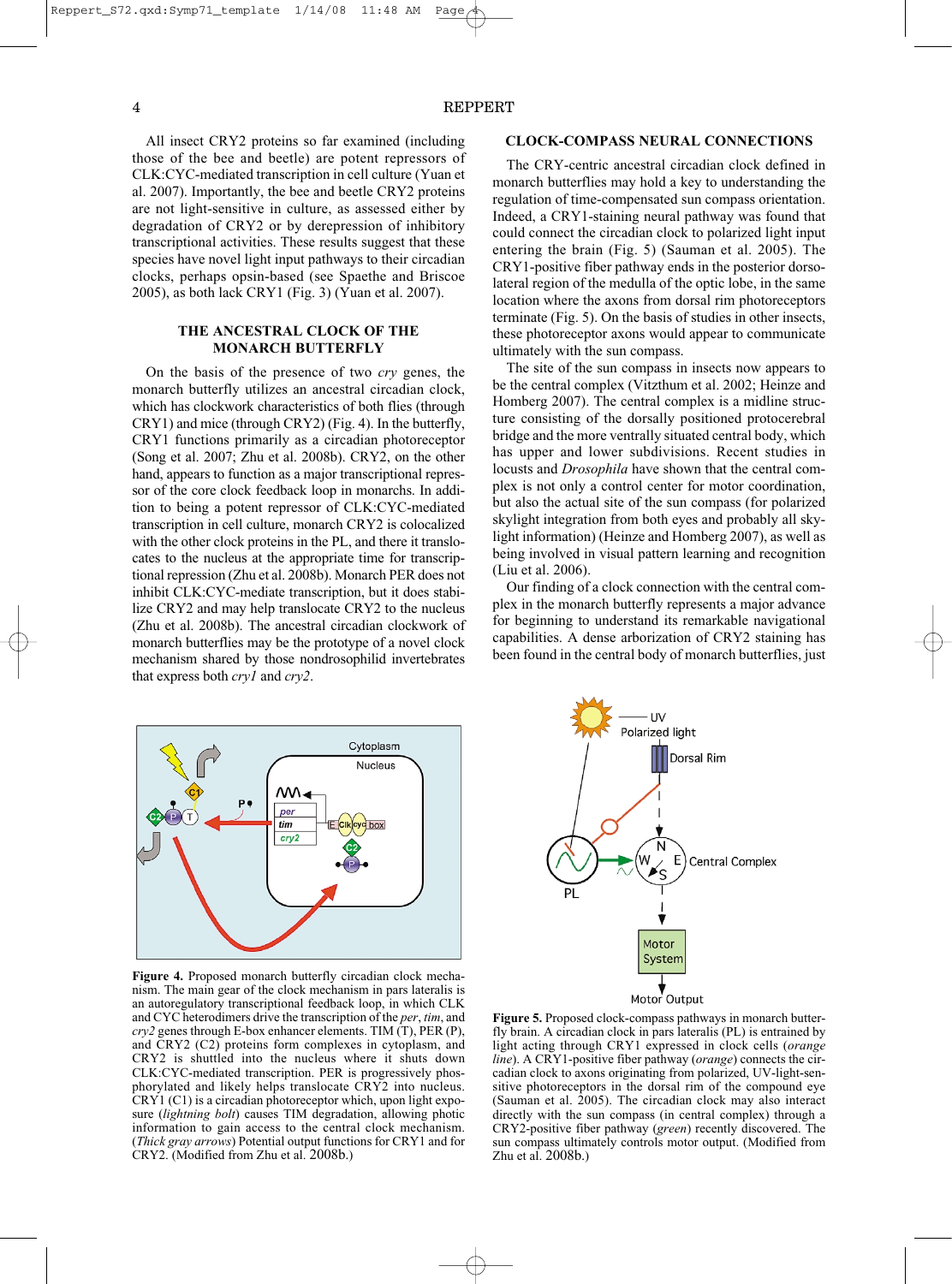#### CIRCADIAN CLOCKWORK OF THE MONARCH BUTTERFLY  $5$

ventral to the protocerebral bridge (Zhu et al. 2008b). The CRY2 arbors in this area are under circadian control, with intense staining in the middle of the circadian night and little to no visible staining in middle of circadian day. Thus, the CRY2-positive neural pathway appears to be capable of providing circadian signals to the central complex (Fig. 5) (Zhu et al. 2008b). It is likely that the CRY2 fiber pathway to central complex originates from CRY2 positive cells in the PL, PI, or both, but this has not been definitively established. CRY2 may simply be marking the circadian pathway to the sun compass and/or the protein may be directly involved in rhythmic synaptic activity in that region.

# **MANY QUESTIONS REMAIN**

As alluded to above, the central complex looms large as an area in need of focus for future studies of time-compensated sun compass orientation in monarchs. It will be important to define in more detail with confocal microscopy the anatomy of the central complex in monarch butterflies. Three-dimensional reconstruction can also be used to determine exactly where the CRY2 pathway to central complex arises. It will also be important to determine where the CRY2 pathway ends and whether it actually functionally communicates with the central complex.

Elegant electrophysiological studies in crickets and locust have begun to show how neurons in pertinent brain regions process skylight cues from both eyes relevant for proper orientation and subsequent navigational tasks. Studies in crickets have identified polarization-opponent interneurons in optic lobes, which process polarized light information from the orthogonally arranged photon-sensing microvilli in dorsal rim photoreceptors (Labhart and Meyer 2002). Studies in locusts have further shown that the columnar organization of cells in the protocerebral bridge of the central complex provides a topographical map of overhead polarized skylight patterns from both eyes (Vitzthum et al. 2002; Heinze and Homberg 2007). Moreover, interneurons in the posterior optic tubercle of the locust can process both polarization and color gradients for more precise skylight signals for navigation than could be obtained through polarized light signals alone (Pfeiffer and Homberg 2007). These studies provide a rich backdrop for potential electrophysiological correlates in monarch butterflies.

DNA microarray analysis could be used to determine genes important in central complex activity during different orientation states in tethered butterflies (Zhu et al. 2008a). Candidate genes could then be knocked down by RNAi to help determine function. The ultimate goal would be to selectively manipulate gene expression in the central complex (or other relevant brain regions) to understand the molecular logic behind the neuronal signaling patterns that have been identified and how they ultimately contribute to time-compensated flight orientation. Cracking the code of sun compass orientation will require a combination of molecular, anatomical, electrophysiological, and behavioral approaches in a single species. The monarch butterfly is ideally suited for such studies.

#### **ACKNOWLEDGMENTS ACKNOWLEDGMENTS**

I thank Haisun Zhu for help with Figure 1, Adriana Briscoe and David Weaver for comments on the manuscript, and members of my laboratory for helpful discussions.

- **Brower L.P. 1996. Monarch butterfly orientation: Missing** pieces of a magnificent puzzle. *J. Exp. Biol.* **199:** 93. Collins B., Mazzoni E.O., Stanewsky R., and Blau J. 2006.
- *Drosophila* CRYPTOCHROME is a circadian transcriptional repressor. *Curr. Biol.* **16:** 441.
- Emery P., So W.V., Kaneko M., Hall J.C., and Rosbash M. 1998. CRY, a *Drosophila* clock and light-regulated cryptochrome, is a major contributor to circadian rhythm resetting and photosensitivity. *Cell* **95:** 669.
- Emery P., Stanewsky R., Helfrich-Förster C., Emery-Le M., Hall J.C., and Rosbash M. 2000. *Drosophila* CRY is a deep brain circadian photoreceptor. *Neuron* **26:** 493.
- Froy O., Gotter A.L., Casselman A.L., and Reppert S.M. 2003. Illuminating the circadian clock in monarch butterfly migration. Science 300: 1303.
- tion. *Science* **300:** 1303. Heinze S. and Homberg U. 2007. Maplike representation of celestial E-vector orientations in the brain of an insect.<br>Science 315: 995.
- *Science* **315:** 995. Hyatt M.B. 1993. "The use of polarization for migratory orientation by monarch butterflies." Ph.D. thesis, University of Pittsburgh, Pittsburgh, Pennsylvania.
- Ivanchenko M., Stanewsky R., and Giebultowicz J.M. 2001. Circadian photoreception in *Drosophila:* Functions of cryptochrome in peripheral and central clocks. *J. Biol. Rhythms*
- **16:** 205-215. Kramer G. 1957. Experiments on bird orientation and their interpretation. *Ibis* **99:** 196.
- Krishnan B., Levine J.D., Lynch M.K., Dowse H.B., Funes P., Hall J.C., Hardin P.E., and Dryer S.E. 2001. A new role for cryptochrome in a *Drosophila* circadian oscillator. *Nature* **411:** 313. Labhart T. and Meyer E.P. 2002. Neural mechanisms in insect
- navigation: Polarization compass and odometer. *Curr. Opin. Neurobiol.* **12:** 707.
- Levine J.D., Funes P., Dowse H.B., and Hall J.C. 2002. Advanced analysis of a cryptochrome mutation's effects on the robustness and phase of molecular cycles in isolated peripheral tissues of *Drosophila. BMC Neurosci*. 3: 5.
- peripheral tissues of *Drosophila*. *BMC Neurosci.* **3:** 5. Liu G., Seiler H., Wen A., Zars T., Ito K., Wolf R., Heisenberg M., and Liu L. 2006. Distinct memory traces for two visual features in the *Drosophila* brain. *Nature* **439:** 551.
- Mouritsen H. and Frost B.J. 2002. Virtual migration in tethered flying monarch butterflies reveals their orientation mechanisms. *Proc. Natl. Acad. Sci.* **99:** 10162.
- Perez S.M, Taylor O.R., and Jander R. 1997. A sun compass in monarch butterflies. *Nature* **387:** 29.
- Pfeiffer K. and Homberg U. 2007. Coding of azimuthal directions via time-compensated combination of celestial compass cues. *Curr. Biol.* **17:** 960.
- Reppert S.M. 2006. A colorful model of the circadian clock. *Cell*
- **124:** 233. Reppert S.M. and Weaver D.R. 2002. Coordination of circadian timing in mammals. *Nature* **418:** 935.
- Reppert S.M., Zhu H., and White R.H. 2004. Polarized light helps monarch butterflies navigate. *Curr. Biol.* **14:** 155.
- Rubin E.B., Shemesh Y., Cohen M., Elgavish S., Robertson H.M., and Bloch G. 2006. Molecular and phylogenetic analyses reveal mammalian-like clockwork in honey bee (*Apis mellifera*) and shed new light on the molecular evolution of the circadian clock. *Genome Res.* **16:** 1352.
- Sauman I., Briscoe A.D., Zhu H., Shi D., Froy O., Stalleicken J., Yuan Q., Casselman A., and Reppert S.M. 2005. Connecting the navigational clock to sun compass input in monarch butterfly brain. *Neuron* **46:** 457.